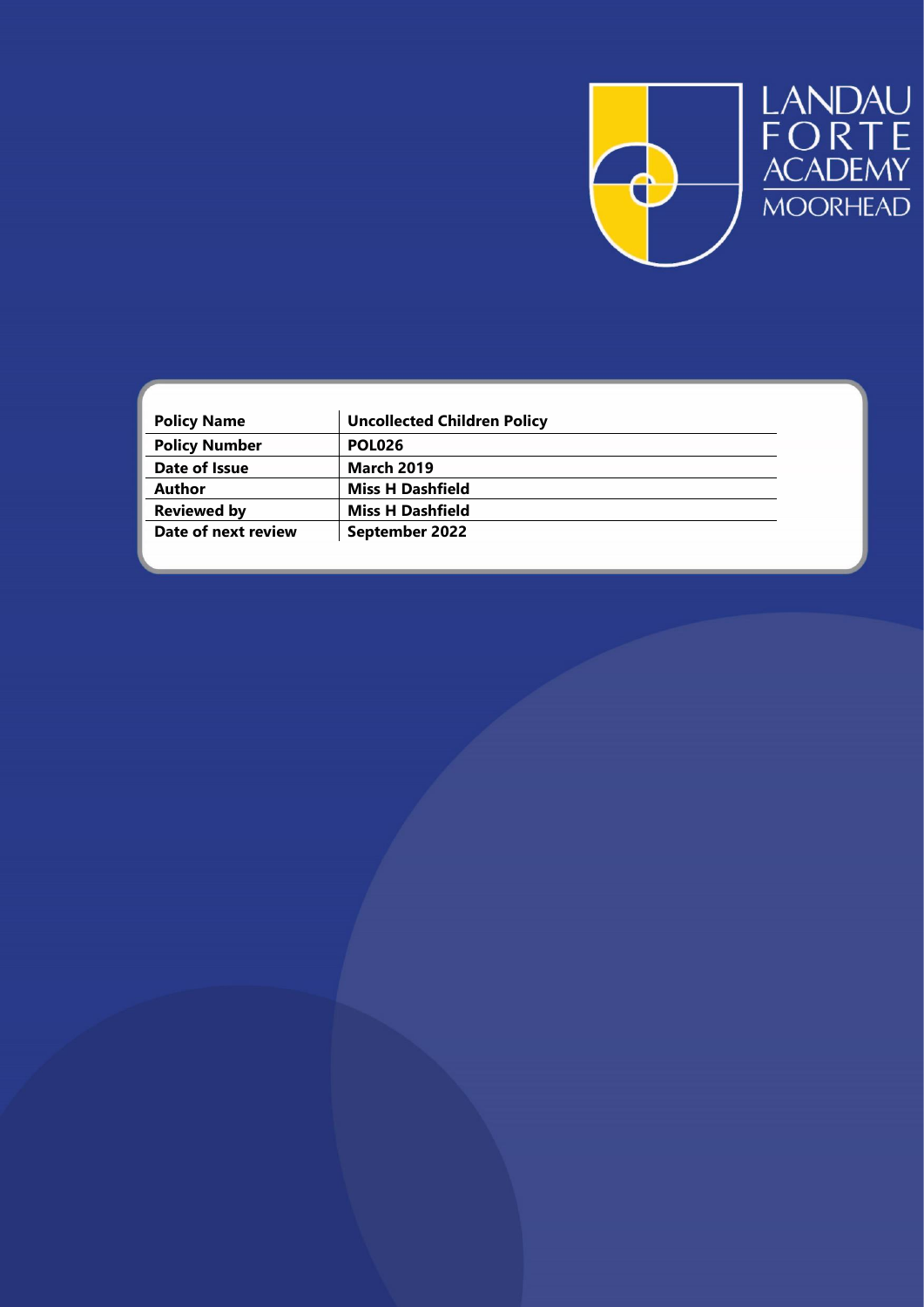# **1. Scope of the policy**

This policy applies to Landau Forte Academy Moorhead.

## **2. Purpose of the policy**

This policy is to ensure children are collected by authorised individuals only.

It is the parent/carer's responsibility to ensure that the child is collected by a responsible person

#### **Young Person Collecting**

There is no minimum age set in law when a young person is allowed to remain in charge of another child; however it is an offence to leave a child alone if it places them at risk. This can include in the care of an older sibling if the level if supervision is 'likely to cause unnecessary suffering or injury to health' (Children and Young Persons Act).

Therefore parents/carers must understand and be prepared to take responsibility for anything that should go wrong in their absence. Parents/carers are also responsible for the care and safety of their eldest child, even while that child is acting in a caring role for younger siblings.

At Landau Forte Academy Moorhead, we allow siblings over the **age of 14** to drop off or collect a child providing that the attached permission slip has been completed; however The Royal Society for the Prevention of Accidents and the NSPCC recommend that no one under 16 should be left to care for a younger child for more than a short period of time.

The school reserves the right to refuse to allow a person between the ages of 14 and 18 to take responsibility for accompanying a child from school should we have any concerns about that person's suitability to do so. The suitability of a sibling, or other young adult, caring for a younger child will be considered on a case by case basis, by making a judgment of the potential risks of this arrangement; the maturity of the child collecting/being collected; the length and nature of the journey home, the behaviour and relationship of the children collecting/being collected.

### **3. Policy Detail**

Parents of children starting at the Academy are asked to provide specific information on their child which is kept electronically:

Home address and telephone number of parents/carers.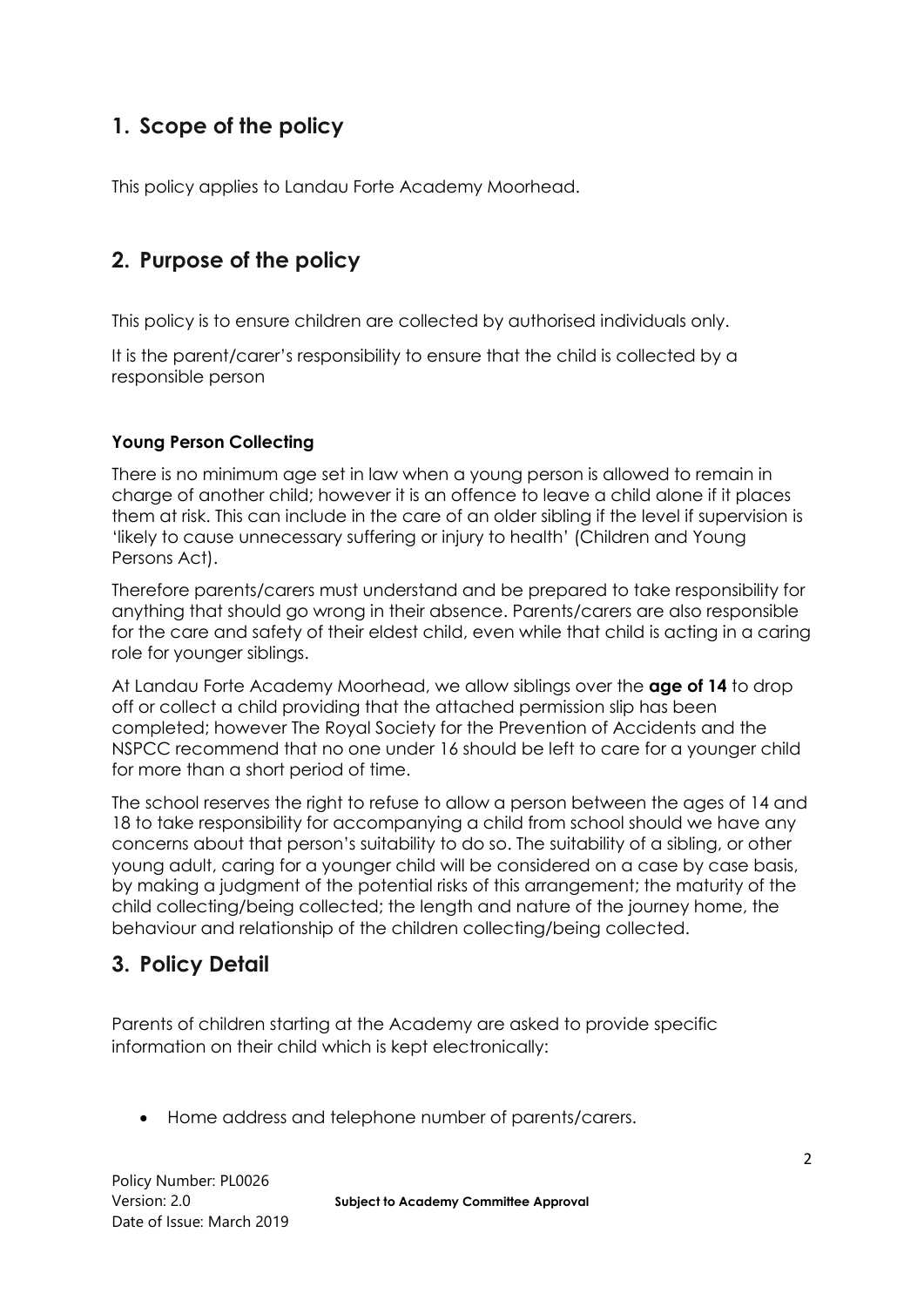- Place of work and telephone number (if applicable).
- Mobile telephone number (if applicable).
- Names and telephone numbers of adults who are authorised by the parents/carers to collect their child, i.e., child-minder, relative, neighbour.
- Information about any person who has been denied legal access to the child.
- Information about who has primary responsibility for the child.

If there are any changes to any of the above we ask that the school office are notified immediately.

When there is a change to the end of the day arrangements we ask that parents inform either the school office or the class teacher during school hours.

We inform parents that if children are not collected at the end of the day we will use the following procedure:

- Messages are checked to see if there are any changes to the end of the day arrangements.
- Parents/carers are contacted at home or work.
- If this is unsuccessful other authorised adults are contacted.
- In the meantime the child will wait under adult supervision in the reception area.
- If the child is not collected after 15 minutes (3:30pm), further attempts will be made to contact parents/carers, if by 3:45pm no contact has been made or received, First Response will be contacted and procedures will be followed according to the Child Protection Policy. If a child is regularly not collected at 3.15pm a meeting will be arranged with the parent/carer and the Family Support Worker.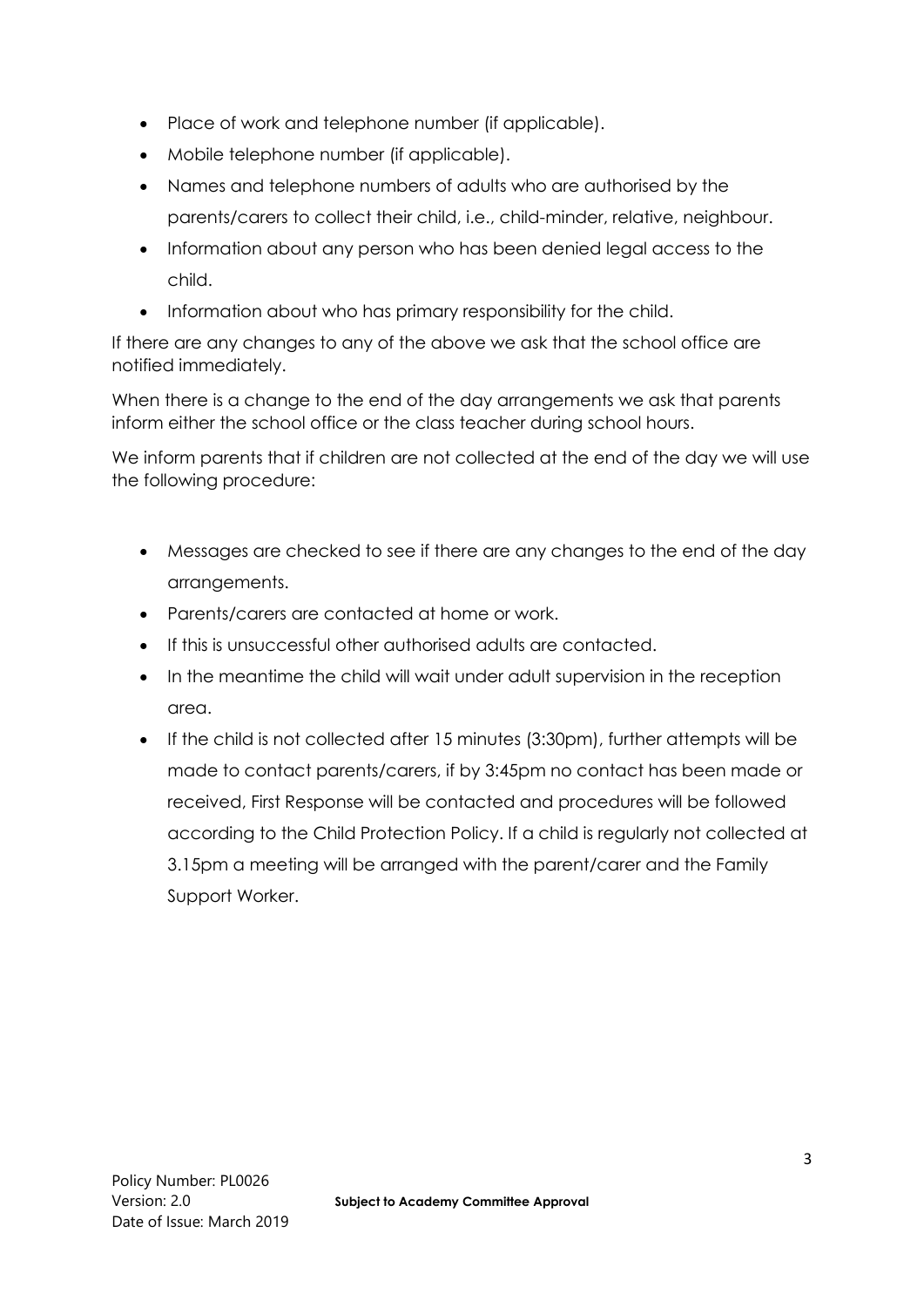#### **Permission for collection by an older sibling over 14 Years Old**

Person with parental responsibility to complete and return this reply slip to school.

Name of child………………………….. Class …………………………….

- I wish to inform you my child will be collected by an older sibling.
- I have taken reasonable precautions aimed at ensuring my child is safe including showing them the safest route, demonstrating the route to them and talking to them about road safety and what to do if anyone is behaving in a way that makes them feel unsafe or uncomfortable.

Checklist for supervision of children before/after school - **Please tick** each point to confirm that you have considered them in your decision.

- The home environment safe and secure? □
- How far away will the parent/carer be? Will they be easily contactable?  $□$
- If any of the children have additional needs medical, emotional, behavioural, learning difficulties/disabilities? How will these needs be met in the parent/carer's absence?  $\square$
- Does the child or sibling caring for another child know what to do in an emergency? □

The school reserves the right to refuse to allow a person between the ages of 14 and 18 to take responsibility for accompanying a child from school should we have any concerns about that person's suitability to do so. The suitability of a sibling, or other young adult, caring for a younger child will be considered on a case by case basis, by making a judgment of the potential risks of this arrangement; the maturity of the child collecting/being collected; the length and nature of the journey home

Parent/Carer Name: …………………………………………………………………..

Signature: …………………………………… Date: ………………………………..

Policy Number: PL0026 Date of Issue: March 2019

Version: 2.0 **Subject to Academy Committee Approval**